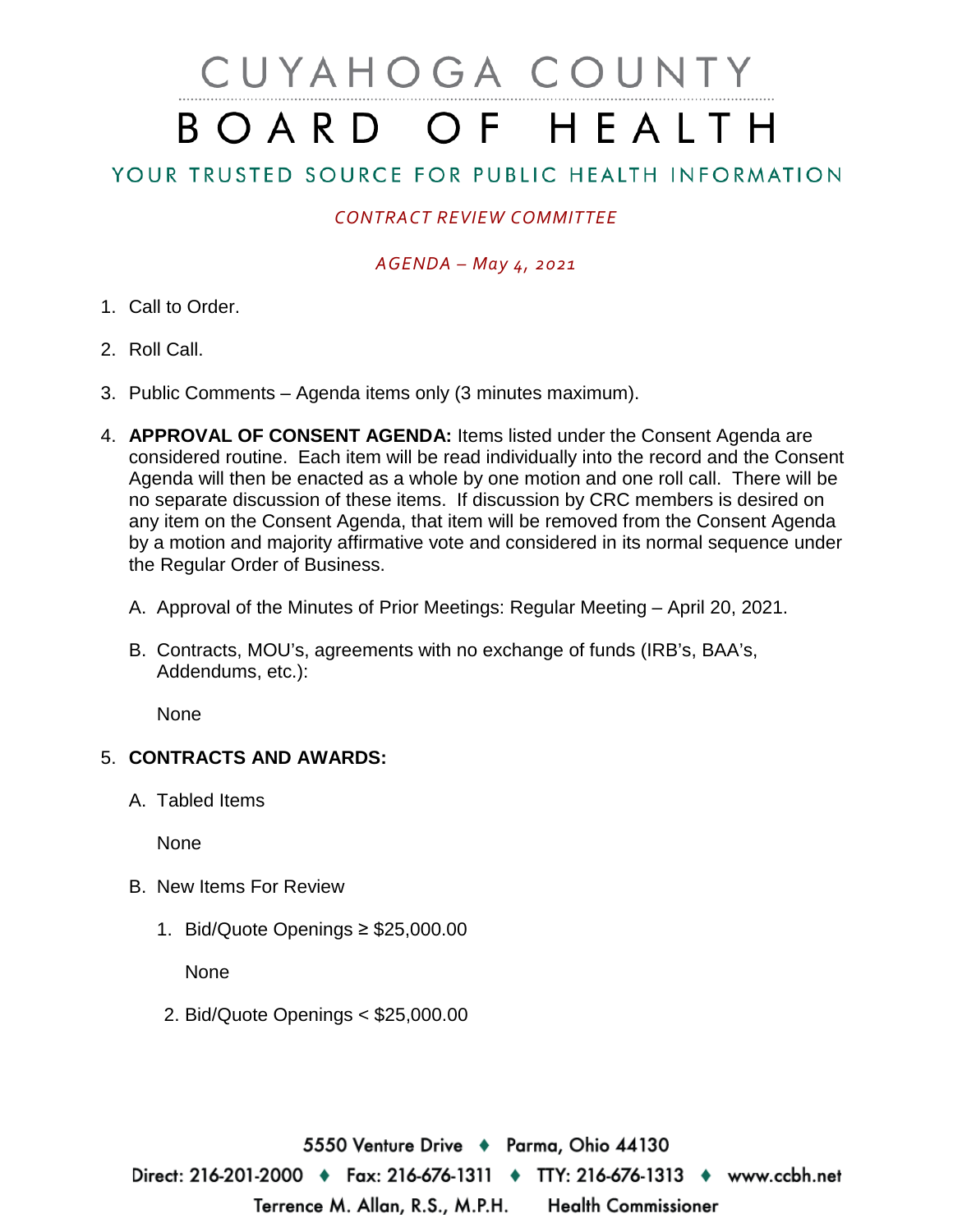*Lead Program* 

- a. CRC 2021-39 24650 Hawthorne Dr. Euclid, Ohio 44117
- 3. Expenditures: Contracts < \$25,000.00
	- a. CRC 2021-40 Prevention and Wellness Services submitting a contract with Radio One under the Racial and Ethical Approaches to Community Health (REACH) grant from April 26, 2021 through May 31, 2021. Amount to be paid to Radio One is not to exceed \$7,000.00.

Purpose: To provide communications and marketing to support the REACH grant activities.

Funding Source: 100% reimbursable through the FY2021 REACH grant.

b. CRC 2021-41 Prevention and Wellness Services submitting an addendum to the contract with Care Alliance (2021-9) under the 2021 HIV/STI Prevention grant to decrease the amount paid to Care Alliance from \$40,000.00 to \$29,964.04.

Purpose: To function as a Counseling, Testing and Referral (CTR) site and to increase HIV/STI prevention, awareness, access and linkage care.

Funding Source: 100% reimbursable through the 2021 HIV/STI Prevention grant.

c. CRC 2021-42 Prevention and Wellness Services submitting contracts with the following agencies under the ODH COVID grant from March 15, 2021 through May 31, 2021:

Amount to be paid Agency and the exceed:  $\blacksquare$ Conceptual Geniuses \$2,393.75 WOVU Burten, Bell, Carr Community Radio \$3,000.00

Purpose: WOVU: To increase and knowledge and awareness of COVID-19 related information; Conceptual Geniuses: To create messaging and graphics for the COVID-19 media campaign.

Funding Source: 100% reimbursable through ODH COVID grant.

4. Revenue Generating Agreements < \$25,000.00

None

5550 Venture Drive → Parma, Ohio 44130 Direct: 216-201-2000 ♦ Fax: 216-676-1311 ♦ TTY: 216-676-1313 ♦ www.ccbh.net Terrence M. Allan, R.S., M.P.H. **Health Commissioner**